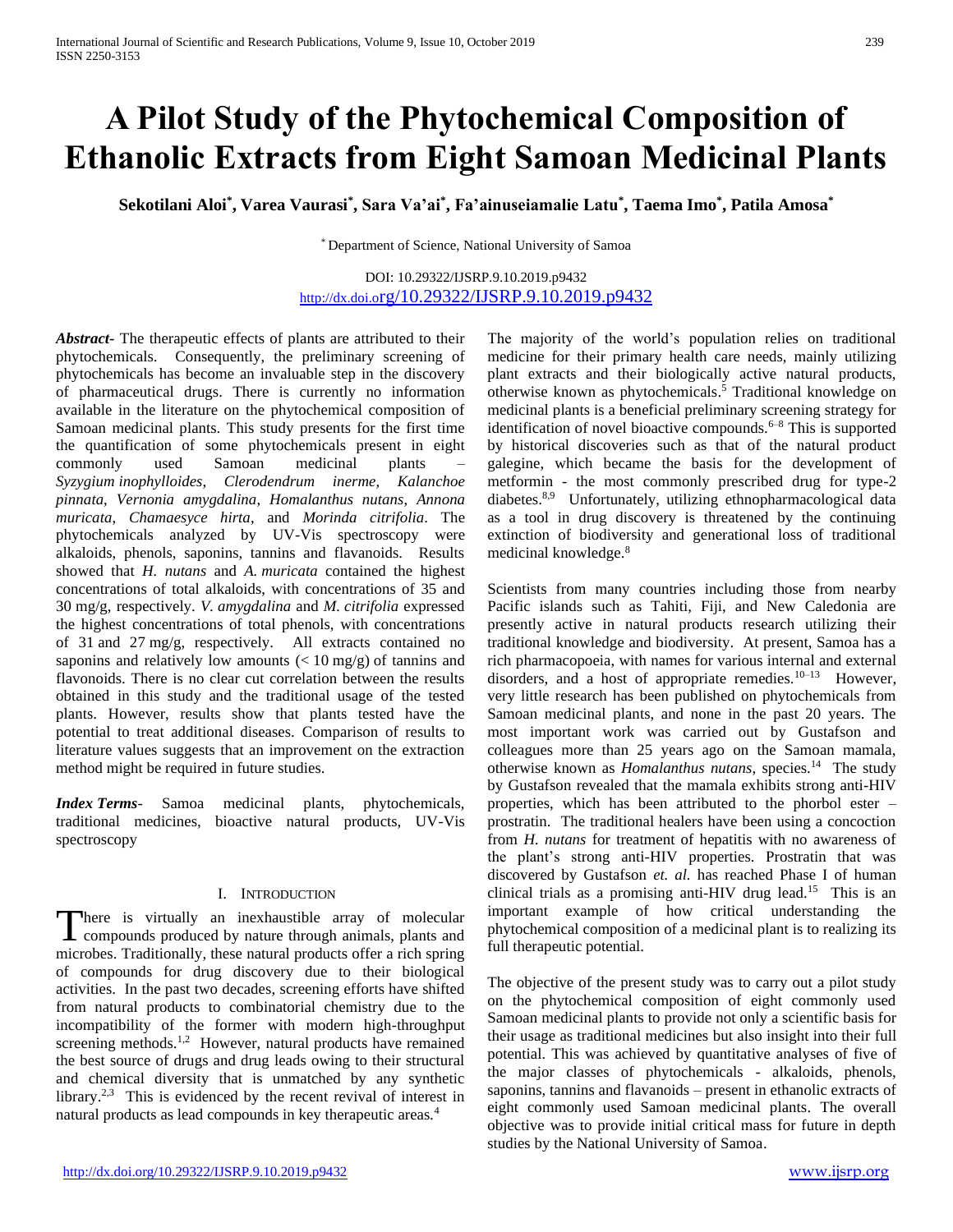# II. METHODOLOGY

#### *A. Plant Selection*

Based on interviews with traditional healers, past and present recipients of traditional medicine, and the general public, eight of the most commonly mentioned Samoan medicinal plants were selected for the study. [Table I](#page-2-0) lists detailed information on each plant.

# *B. Preparation of Plant Extracts*

In the interest of minimizing damage to plants, leaves and fruits were the only plant parts collected for this study. Plant parts were sent to the Ministry of Natural Resources and Environment for authentication by an experienced botanist. Fresh plant parts were washed thoroughly to remove foreign matter and ovendried at 45  $\degree$ C for approximately 5 hours or until a stabilized collective weight was obtained. The dried materials were ground with a mortar and pestle to obtain a fine powder. The weight of dried powder was measured and macerated in 1 L of ethanol three times in a period of 48 hours. The mixture was filtered through a Whatmann No.1 filter paper. The collected filtrate was concentrated using a rotary evaporator (Buchi Rotavapor R-210), and subsequently subjected to preliminary phytochemical screening and quantitative analysis by UV-Vis spectroscopy.

# *C. Quantitative Analyses*

The UV-Vis analysis was carried out at the Scientific Research Organisation of Samoa using previously published methods.<sup>16-19</sup>

# *Total Alkaloids*

A 1 mL volume of plant extract was dissolved in 2N HCl and filtered. The pH of the phosphate buffer solution was adjusted to 4.7 using 0.1 N NaOH. A volume of 1 mL of this solution was transferred to a separating funnel and 5 mL of bromocresol green solution plus 5 mL of phosphate buffer was added. The mixture was shaken, and added chloroform to extract the complex formed by vigorous shaking. The extract was collected in a 10 mL volumetric flask, and diluted to volume with chloroform. The absorbance of the complex was measured at 470 nm. Atropine was used as the reference standard.

# *Total Phenols*

A 1.0 mL volume of filtrate (1mg/mL) was mixed with 5 mL of Folin-Ciocalteu reagent (1:10 v/v distilled water) and 4 mL (75 g/L) of sodium carbonate solution. The mixture was left to stand for 30 min at 40  $^{\circ}$ C for colour development. The absorbance was read at 765 nm against a blank using double beam UV-Visible spectrophotometer. Gallic acid was used for generating a calibration curve (mg/g).

# *Total Saponins*

A 100 mL volume of octanol was added to 2 g of extract. The mixture was shaken for 5hr to ensure uniform mixing before filtering through a Whatman No. 1 filter paper. A 20 mL volume of 40 % saturated solution of  $MgCO<sub>3</sub>$  was added to neutralise the filtrate obtained. The mixture was filtered twice to obtain a clear colourless solution. To 1 mL of the clear solution, 2 mL of 5 % FeCl<sup>3</sup> solution was added and the volume was brought up to

50 mL with distilled water. The mixture was allowed to stand for 30 min for developing a blood red colouration. The absorbance was measured at 380 nm and compared to 0-10 ppm standard saponins solutions.

# *Total Tannins*

A 1 mL sample extract was pipetted into 50 mL volumetric flask, and diluted with 20 mL of distilled water. Subsequently, 2.5 mL of Folin-Denis reagent and 10 mL of 17 %  $Na<sub>2</sub>CO<sub>3</sub>$  were added to the mixture, which was then shaken thoroughly. The final volume was made up with distilled water. The mixture was allowed to stand for 20 min for colour development (bluish-green colour). A standard tannic acid solution of range 0-10 ppm was treated similarly as 1 mL of the sample extract above. The absorbance of samples and standards were then measured at 760 nm.

# *Total Flavanoids*

The plant extract  $(0.5 \text{ mL of } 1:10 \text{ g } \text{mL}^{-1})$  in ethanol was mixed with 1.5 mL of ethanol, 0.1 mL of 10 % aluminium chloride, 0.1 mL of 1 M potassium acetate and 2.8 mL of distilled water. The mixture was left to stand at room temperature for  $\sim$ 30 min. for colour development. The absorbance was then measured at 415 nm. The calibration curve was prepared using quercetin standard solution.

# III. RESULTS & DISCUSSION

Although traditionally, water is used primarily by healers for extracting phytochemicals, absolute ethanol was used in this study. This was due to reports that higher activity is seen with ethanolic extracts relative to aqueous extracts.<sup>20</sup> Additionally, ethanol is more efficient in penetrating the cellular membrane of plant materials to extract the intracellular components.<sup>20</sup> Analyses by UV-Vis have shown that all extracts contain alkaloids, phenols, flavanoids and tannins but no saponins. The negative tests for saponins can be attributed to the method of extraction, as water and methanol have been reported to be more effective solvents for extraction of saponins.<sup>20</sup> The different classes of phytochemicals were detected as present at varying proportions as shown in [Table II.](#page-2-1) *H. nutans* and *A. muricata* contained the highest amounts of alkaloids, 35 mg/g and 30 mg/g, respectively; while *V. amygdalina* and *M. citrifolia* contained the highest amounts of phenols, 31 mg/g and 27 mg/g, respectively. In general, all extracts contained  $\langle 10 \rangle$  mg/g of flavanoids and tannins, except for *C. inerme*, which contained 1.5 mg/g of tannins.

Phytochemicals are biologically active compounds produced by plants to flourish, drive away predators or inhibit the growth of competitors (allelopathy). The studied phytochemicals have a wide range of bioactivities that have important applications for humans. Studies have shown that alkaloids possess therapeutic effects against multiple neurodegenerative disorders, such as Alzheimer's disease, Parkinson's disease, Huntington's disease and stroke.<sup>21</sup> Additionally, alkaloids have excellent antioxidant and anti-inflammatory properties. $22-24$  Antioxidants regulate and reduce the oxidative damage by either minimizing or preventing oxidation resulting from reactive oxygen species. Like alkaloids, phenol, flavonoids and tannins are phenolic phytochemicals that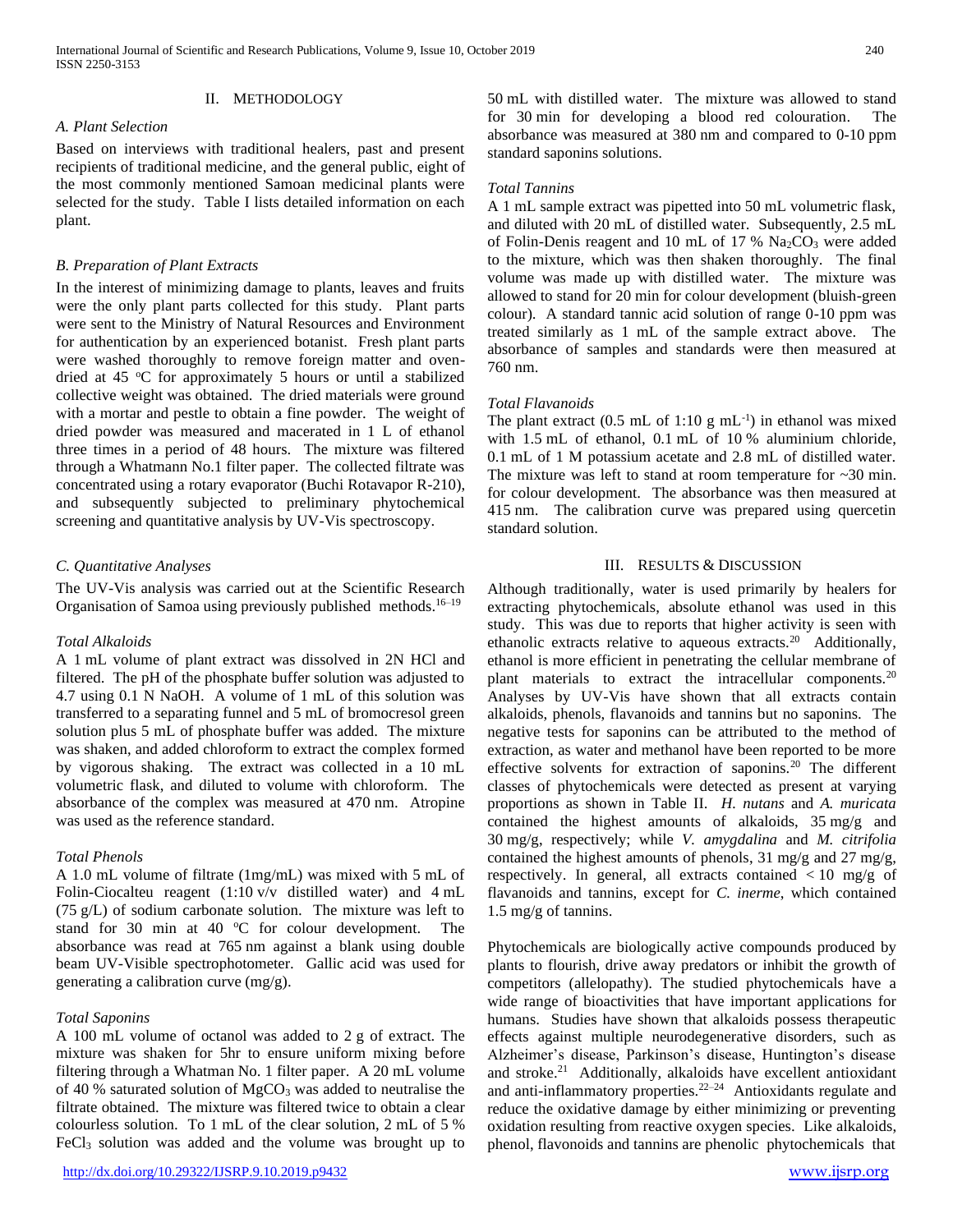<span id="page-2-0"></span>

|                                                           | Family                              | <b>Plant Medicinal Usage</b>                                                                                                                                                                                                                                                  |                                                                                                                                         |  |
|-----------------------------------------------------------|-------------------------------------|-------------------------------------------------------------------------------------------------------------------------------------------------------------------------------------------------------------------------------------------------------------------------------|-----------------------------------------------------------------------------------------------------------------------------------------|--|
| <b>Plant Name</b>                                         |                                     | Literature                                                                                                                                                                                                                                                                    | <b>Informant</b>                                                                                                                        |  |
| A. muricata                                               | Annonaceae                          |                                                                                                                                                                                                                                                                               | Leaves are boiled, and the juice is<br>ingested for high blood pressure,<br>cancer, gout and regulating<br>hormones.                    |  |
| V. amygdalina                                             | Asteraceae                          |                                                                                                                                                                                                                                                                               | Leaves are boiled, and the juice is<br>ingested for losing weight, high<br>blood pressure, diabetes, cancer<br>and regulating hormones. |  |
| K. pinnata (L.) Pers                                      | Crassulaceae                        |                                                                                                                                                                                                                                                                               | Leaves are chewed to treat<br>diabetes or ground and applied<br>directly to wounds as an<br>antiseptic.                                 |  |
| C. hirta (L.) Millsp.<br>also known as Euphorbia<br>hirta | Euphorbiaceae                       | The plant is regarded as an anti-asthmatic<br>and applied to skin eruptions. <sup>10</sup>                                                                                                                                                                                    | The entire weed is ground, and<br>the juice is squeezed onto gums<br>of a baby to soothe symptoms of<br>teething.                       |  |
| H. nutans (G.Forst.) Guill.                               | Euphorbiaceae                       | Leaves used to treat circumcision wounds,<br>sores and cuts as well as elephantiasis. <sup>10</sup><br>Leaves used in water infusions to treat<br>back pains and abdominal swelling. <sup>14</sup>                                                                            | Leaves are boiled, the juice is<br>ingested for treatment of breast<br>cancer.                                                          |  |
| C. inerme (L.) Gaertn.                                    | Lamiaceae<br>(formerly Verbenaceae) | Leaves applied with sap of the Canarian<br>vitiense A. Gray, to treat sores with<br>appearance similar to impetigo. <sup>11</sup> Leaves<br>used as part of remedies for vomiting<br>blood, fever and as anticoagulant. <sup>10</sup> Plant<br>used for wounds. <sup>10</sup> | Leaves used as poultice for<br>treatment of skin infections and<br>cuts.                                                                |  |
| S. inophylloides (A. Gray)<br>Müll.Stuttg.                | Myrtaceae                           | Leaves used for sores and as ghost<br>medicine. <sup>10</sup>                                                                                                                                                                                                                 | The inner bark is grated to treat<br>skin infections and boils.                                                                         |  |
| M. citrifolia L.                                          | Rubiaceae                           | Fruit for cough, to treat worms, used in eye<br>lotion and to treat tuberculosis. <sup>10</sup>                                                                                                                                                                               | Juice for treating pimples/acne,<br>high blood pressure and diabetes.                                                                   |  |

# **Table I: List of 8 Samoan medicinal plants and their usage.**

<span id="page-2-1"></span>No literature available

**Table II: Quantitative estimation of phytochemicals (mg/g).**

| <b>Species</b>          | Alkaloids | <b>Phenols</b> | <b>Flavonoids</b> | Tannins |
|-------------------------|-----------|----------------|-------------------|---------|
| S. <i>inophylloides</i> | 11        |                |                   |         |
| C. inerme               |           | 13             |                   | 15      |
| K. pinnata              | 14        | 6              |                   | 10      |
| V. amygdalina           | 11        | 31             |                   | 9       |
| H. nutans               | 35        | 20             |                   |         |
| A. muricata             | 30        | $\overline{4}$ |                   |         |
| C. hirta                | 20        |                |                   |         |
| M. citrifolia           | 20        |                |                   |         |

make up the largest category of phytochemicals and are the most prevalent across the plant kingdom.<sup>25</sup> These phenolic compounds have versatile health benefits for humans due to their antioxidant, anticancer, antibacterial and skin protective properties.25–28

The literature was searched for comparison of data; this was difficult to do as experimental conditions, such as extraction solvent, solvent concentration, and extraction method, varied from one group to another. For example, Shibula and

Velavan<sup>29</sup> have carried out a phytochemical investigation on the leaf of *A. muricata*. The results of this study are compared to the data of the present study as shown in Table III. The phytochemicals content is significantly higher in the leaf extract analyzed by Shibula and Velavan. This is most likely a result of different extraction solvent concentration as Shibula and Velavan used 70 % ethanol, as opposed to 90 % used in this study. On the other hand, concentrations reported by another group for *A. muricata* were two orders of magnitude lower for flavanoids (0.049 vs 2 mg/g) and three orders of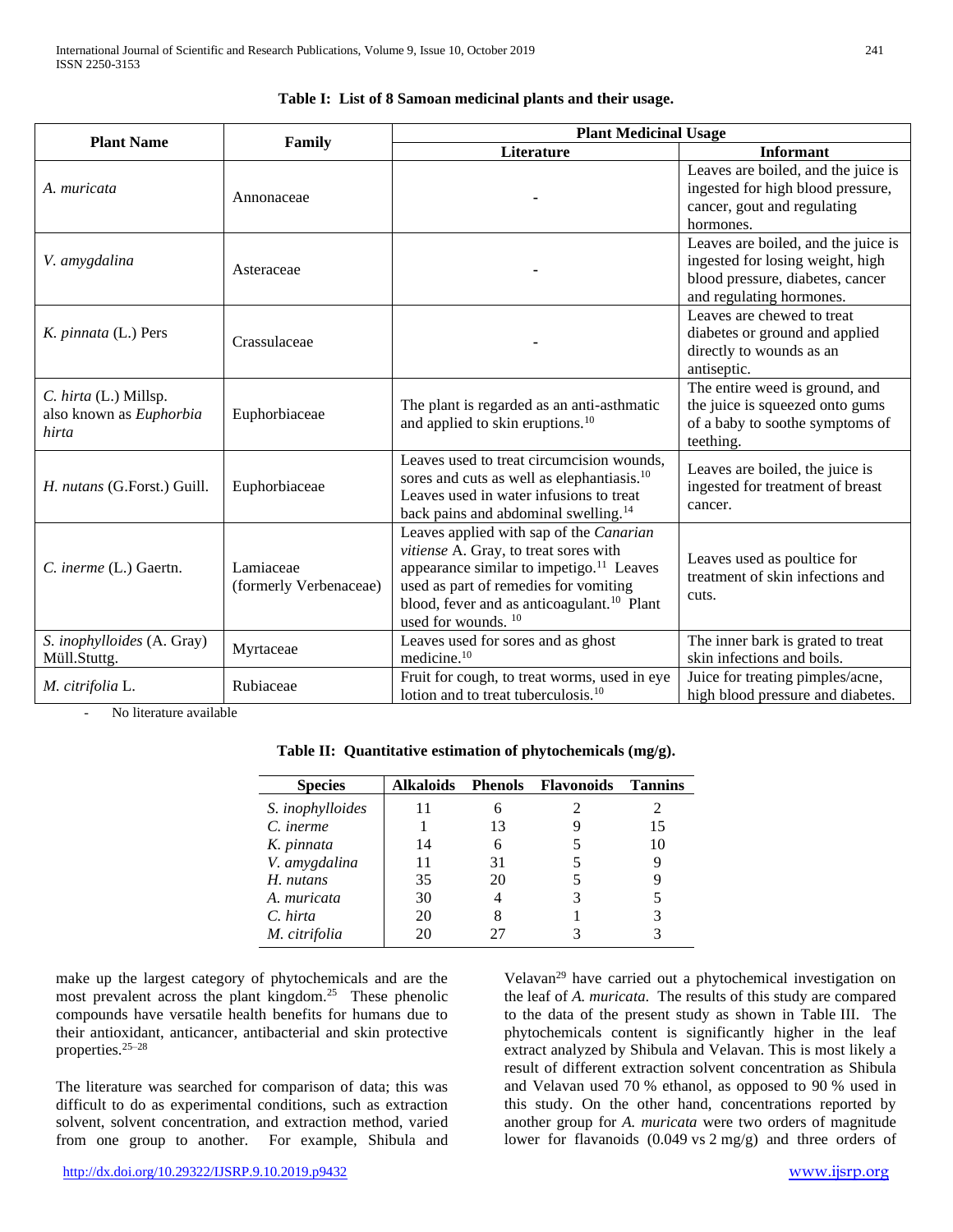magnitude lower for alkaloids (0.031 vs 30 mg/g), no total phenols, tannins or saponins concentration were reported.<sup>34</sup> This group used 10 % ethanol for extraction. The majority of other similar investigations contain only qualitative, rather than quantitative, analyses of phytochemicals. 19,30,31

**Table III: Comparison of data obtained in the present study (A) with those presented by Shibula** *et al.* **(B) and Onuah** *et al.* **(C)**

According to Table I, only *C. hirta* is being used as an anti-asthmatic medicine. Alkaloids are also known for their muscle-relaxant property.<sup>32</sup> This property makes alkaloids useful for treating coughs and asthma. In fact, salbutamol one of the short-acting beta agonists compounds well known as the first-line therapy for some types of asthmas, is an alkaloid. The high alkaloid content in *H*. *nutans*, *A. muricata, C. hirta and M. citrifolia* suggest that these in addition to their local usage, can also be applied to treat asthma and coughs. Other properties of alkaloids not previously mentioned are antidiabetic, anti-cancer and anti-microbial.<sup>32</sup> The presence of alkaloids in appreciable amounts in *H*. *nutans*, *A. muricata, C. hirta and M. citrifolia* provides scientific basis for their usage as anti-diabetic, anti-microbial (sores, elephantiasis, coughs, skin eruptions, tuberculosis), anti-asthmatic, anti-inflammation (acne, cough, sores) and anti-cancer medicines. *C. inerme*  exhibits characteristics that can be attributed to alkaloids, however, the alkaloid concentration is relatively low (1 mg/g). This suggests that phenols (13 mg/g), flavonoids (9 mg/g) and tannins (15 mg/g) might be responsible for its therapeutic effects, as these phytochemicals also have anti-inflammatory and anti-microbial properties. Results obtained by Mujeeb *et al.*<sup>33</sup> have shown that phytochemical concentrations comparable to the ones reported here have antimicrobial activity.

There is no clear cut correlation between the local medicinal usage of the tested plants and data presented here. However, the presence of a variety of phytochemicals at appreciable amounts provides scientific basis for their medicinal usage. Because, the different classes of phytochemicals have similar properties, as well as encompass a sizable amount of diverse bio-active compounds, future studies will aim to identify specific compounds that are responsible for therapeutic effects, as it was done by Gustafson and group for prostratin.

# ACKNOWLEDGMENT

The National University of Samoa's University Research and Ethics Committee is thanked for funding this research. We also thank Mr. Suemalo Talie Foliga for his kind assistance in the identification of our plant species.

#### **REFERENCES**

- (1) Harvey, A. L.; Edrada-Ebel, R.; Quinn, R. J. The Re-Emergence of Natural Products for Drug Discovery in the Genomics Era. *Nat. Rev. Drug Discov.* **2015**, *14*, 111.
- (2) Shen, B. A New Golden Age of Natural Products Drug Discovery. *Cell* **2015**, *163* (6), 1297–1300. https://doi.org/10.1016/j.cell.2015.11.031.
- (3) Newman, D. J.; Cragg, G. M. Natural Products as Sources of New Drugs over the 30 Years from 1981 to 2010. *J. Nat. Prod.* **2012**, *75* (3), 311–335. https://doi.org/10.1021/np200906s.
- (4) Butler, M. S. The Role of Natural Product Chemistry in Drug Discovery. *J. Nat. Prod.* **2004**, *67* (12), 2141– 2153. https://doi.org/10.1021/np040106y.
- (5) Farnsworth, N. R.; Akerele, O.; Bingel, A. S.; Soejarto, D. D.; Guo, Z. Medicinal Plants in Therapy. *Bull. World Health Organ.* **1985**, *63* (6), 965–981.
- (6) Gyllenhaal, C.; Kadushin, M. R.; Southavong, B.; Sydara, K.; Bouamanivong, S.; Xaiveu, M.; Xuan, L. T.; Hiep, N. T.; Hung, N. V; Loc, P. K.; et al. Ethnobotanical Approach versus Random Approach in the Search for New Bioactive Compounds: Support of a Hypothesis. *Pharm. Biol.* **2012**, *50* (1), 30–41. https://doi.org/10.3109/13880209.2011.634424.
- (7) Ntie-Kang, F.; Lifongo, L. L.; Mbaze, L. M.; Ekwelle, N.; Owono Owono, L. C.; Megnassan, E.; Judson, P. N.; Sippl, W.; Efange, S. M. N. Cameroonian Medicinal Plants: A Bioactivity versus Ethnobotanical Survey and Chemotaxonomic Classification. *BMC Complement. Altern. Med.* **2013**, *13* (1), 147. https://doi.org/10.1186/1472-6882-13-147.
- (8) Buenz, E.; Verpoorte, R.; Bauer, B. *The Ethnopharmacologic Contribution to Bioprospecting Natural Products*; 2018; Vol. 58. https://doi.org/10.1146/annurev-pharmtox-010617- 052703.
- (9) Sharma, M.; Nazareth, I.; Petersen, I. Trends in Incidence, Prevalence and Prescribing in Type 2 Diabetes Mellitus between 2000 and 2013 in Primary Care: A Retrospective Cohort Study. *BMJ Open* **2016**, *6* (1), e010210. https://doi.org/10.1136/bmjopen-2015- 010210.
- (10) Uhe, G. Medicinal Plants of Samoa. *Econ. Bot.* **1974**, *28* (1), 1–30. https://doi.org/10.1007/BF02861375.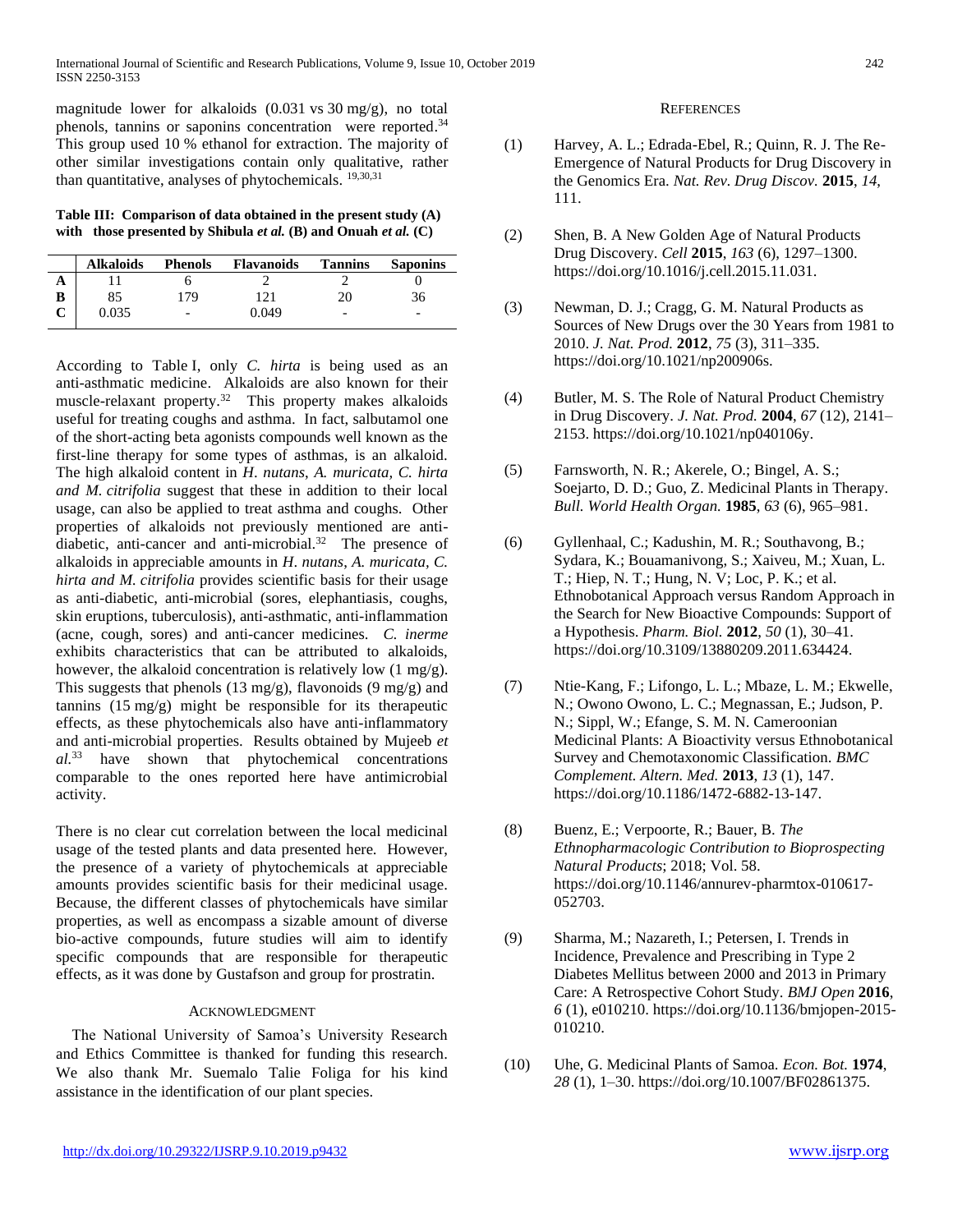International Journal of Scientific and Research Publications, Volume 9, Issue 10, October 2019 243 ISSN 2250-3153

- (11) Harrington, M. T.; Scotese, P. *Samoan Medicinal Plants and Their Usage*; ADAP Project, Pacific Agricultural Development Office, Tropical Energy House, University of Hawaii: Honolulu, Hawaii, 2001.
- (12) Whistler, W. A. *Samoan Herbal Medicine: 'O La'au Ma Vai Fofo o Samoa*; Samoa, S. S. I., Ed.; Isle Botanica: Honolulu, Hawaii, 1996.
- (13) Whistler, W. A. Herbal Medicine in Samoa. *Allertonia* **2006**, *9* (2), 39–80.
- (14) Gustafson, K. R.; Cardellina, J. H.; McMahon, J. B.; Gulakowski, R. J.; Ishitoya, J.; Szallasi, Z.; Lewin, N. E.; Blumberg, P. M.; Weislow, O. S. A Nonpromoting Phorbol from the Samoan Medicinal Plant Homalanthus Nutans Inhibits Cell Killing by HIV-1. *J. Med. Chem.* **1992**, *35* (11), 1978–1986. https://doi.org/10.1021/jm00089a006.
- (15) Dias, D. A.; Urban, S.; Roessner, U. A Historical Overview of Natural Products in Drug Discovery. *Metabolites* **2012**, *2* (2), 303–336. https://doi.org/10.3390/metabo2020303.
- (16) Fadhil, S.; Mosef Hamid, R.; Rouhollah, G.; Reza, M.; Rizi, V. Spectrophotometric Determination of Total Alkaloids in Peganum Harmala L. Using Bromocresol Green. *Res. J. Phytochem.* **2007**, *1* (2), 79–82.
- (17) Siddiqui, N.; Rauf, A.; Latif, A.; Mahmood, Z. Spectrophotometric Determination of the Total Phenolic Content, Spectral and Fluorescence Study of the Herbal Unani Drug Gul-e-Zoofa (Nepeta Bracteata Benth). *J. Taibah Univ. Med. Sci.* **2017**, *4* (12), 360– 363.
- (18) Pourmorad, F.; Hosseinimehr, S. J.; Shahabimajd, N. Antioxidant Activity, Phenol and Flavanoid Contents of Some Selected Iranian Medicinal Plants. *African J. Biotechnol.* **2006**, *5* (11), 1142–1145.
- (19) Ndam, L. M.; Mih, A. M.; Fongod, A. G. N.; Tening, A. S.; Tonjock, R. K.; Enang, J. E.; Fujii, Y. Phytochemical Screening of the Bioactive Compounds in Twenty (20) Cameroonian Medicinal Plants. *Int.J.Curr.Microbiol.App.Sci* **2014**, *3* (12), 768–778.
- (20) Tiwari, P.; Kumar, B.; Kaur, M.; Kaur, G.; Kaur, H. Phytochemical Screening and Extraction: A Review. *Int. Pharm. Sci.* **2011**, *1* (1), 98–106.
- (21) Hussain, G.; Rasul, A.; Anwar, H.; Aziz, N.; Razzaq, A.; Wei, W.; Ali, M.; Li, J.; Li, X. Role of Plant Derived Alkaloids and Their Mechanism in Neurodegenerative Disorders. *Int. J. Biol. Sci.* **2018**, *14* (3), 341–357. https://doi.org/10.7150/ijbs.23247.
- <http://dx.doi.org/10.29322/IJSRP.9.10.2019.p9432> [www.ijsrp.org](http://ijsrp.org/)
- (22) Peng, J.; Zheng, T.-T.; Li, X.; Liang, Y.; Wang, L.-J.; Huang, Y.-C.; Xiao, H.-T. Plant-Derived Alkaloids: The Promising Disease-Modifying Agents for Inflammatory Bowel Disease . *Frontiers in Pharmacology* . 2019, p 351.
- (23) Souto, A. L.; Tavares, J. F.; da Silva, M. S.; Diniz, M. de F. F. M.; de Athayde-Filho, P. F.; Barbosa Filho, J. M. Anti-Inflammatory Activity of Alkaloids: An Update from 2000 to 2010. *Molecules* **2011**, *16* (10), 8515–8534. https://doi.org/10.3390/molecules16108515.
- (24) Barbosa-Filho, J. M.; Piuvezam, M. R.; Moura, M. D.; Silva, M. S.; Lima, K. V. B.; da-Cunha, E. V. L.; Fechine, I. M.; Takemura, O. S. Anti-Inflammatory Activity of Alkaloids: A Twenty-Century Review . *Revista Brasileira de Farmacognosia* . scielo 2006, pp 109–139.
- (25) King, A.; Young, G. Characteristics and Occurrence of Phenolic Phytochemicals. *J. Am. Diet Assoc.* **1999**, *99* (2), 213–218. https://doi.org/https://doi.org/10.1016/S0002- 8223(99)00051-6.
- (26) Tungmunnithum, D.; Thongboonyou, A.; Pholboon, A.; Yangsabai, A. Flavonoids and Other Phenolic Compounds from Medicinal Plants for Pharmaceutical and Medical Aspects: An Overview. *Med. (Basel, Switzerland)* **2018**, *5* (3), 93. https://doi.org/10.3390/medicines5030093.
- (27) Maisetta, G.; Batoni, G.; Caboni, P.; Esin, S.; Rinaldi, A. C.; Zucca, P. Tannin Profile, Antioxidant Properties, and Antimicrobial Activity of Extracts from Two Mediterranean Species of Parasitic Plant Cytinus. *BMC Complement. Altern. Med.* **2019**, *19* (1), 82. https://doi.org/10.1186/s12906-019-2487-7.
- (28) Shahidi, F.; Yeo, J. Bioactivities of Phenolics by Focusing on Suppression of Chronic Diseases: A Review. *Int. J. Mol. Sci.* **2018**, *19* (6), 1573. https://doi.org/10.3390/ijms19061573.
- (29) Shibula, K.; Velavan, S. Determination of Bioactive Compounds in Annona Muricata Leaf Extract. *J. Biosci. Technol.* **2016**, *7* (3), 762–768.
- (30) Nagalingam, S.; Sasikumar, C. S.; Cherian, K. M. Extraction and Preliminary Phytochemical Screening of Active Compounds in MorindaCcitrifolia Fruit. *Asian J. Pharm. Clin. Res.* **2012**, *5* (2), 179–181.
- (31) Chauhan, A.; Mittu, B. Phyto-Chemical Screening and Anti Listerial Activity of Annona Muricata (L) Leaf Extract. *Journal of Chromatography & Separation*